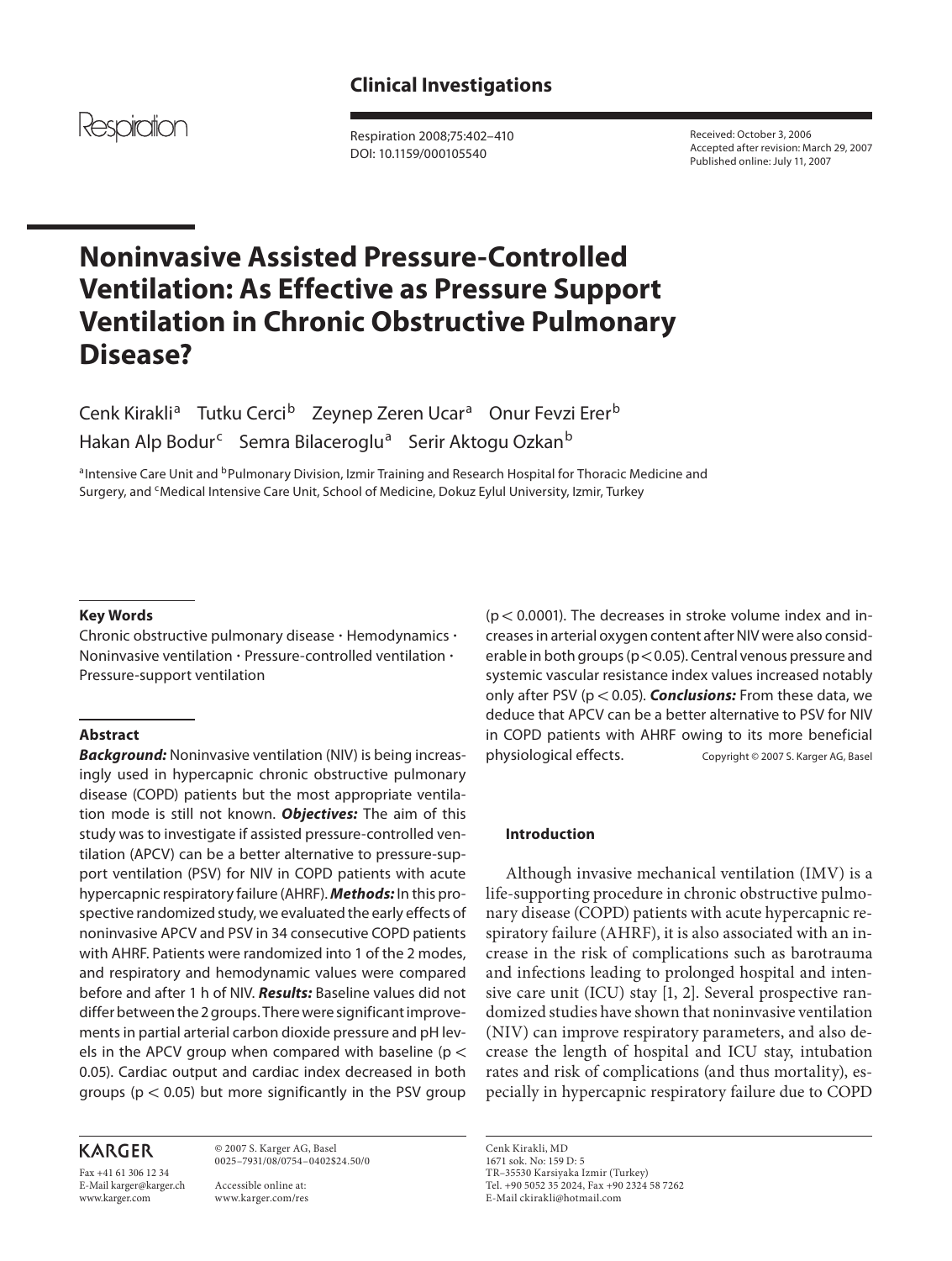or severe acute cardiogenic pulmonary edema [3, 4] . Therefore, it is being increasingly used as first-choice ventilatory support in patients with AHRF [2–11] .

 Theoretically, NIV can be delivered using similar modalities and ventilators as those used with IMV. However, in the clinical setting this may not be feasible because of the lack of appropriate equipment for NIV, variability of ventilation modes and settings, and difficulty in providing a patient-ventilator synchrony. Moreover, the most appropriate ventilatory mode for NIV in AHRF has not been clearly established yet. Pressure support ventilation (PSV) with positive end-expiratory pressure (PEEP), a flow-cycled mode, is widely used in many centers but the presence of mask leaks engenders prolonged inspiratory times  $(T_{insp})$ , expiratory distress and eventually patientventilator dysynchrony, particularly in patients with COPD. Assisted pressure-controlled ventilation (APCV) is a time-cycled mode widely used in patients who basically are in need of invasive mechanical ventilation. The major advantages of APCV is the preferable decelerating flow pattern as seen in PSV and the opportunity for setting the  $T_{insp}$ . We hypothesized that if we could use APCV for NIV and set the  $T_{insp}$  to the maximum of 1 s, we probably would achieve a better patient-ventilator synchrony, leading to an effective  $CO<sub>2</sub>$  elimination despite mask leaks. On the other hand, the effect of IMV in producing deleterious changes in cardiac functions and hemodynamics was previously well established, but whether NIV (neither PSV nor APCV) similarly affects cardiac functions or not still remains controversial [12–14] .

 Therefore, we conducted a prospective randomized study to determine whether noninvasive APCV, a timecycled mode, could be used as an alternative to PSV in COPD patients with AHRF who encounter expiratory distress due to mask leaks. Another aim of this study was to establish the hemodynamic effects of NIV in COPD patients and compare the 2 modes from this point of view.

#### **Materials and Methods**

 *Patient Selection and Inclusion Criteria* 

 Thirty-four consecutive adult male COPD patients with respiratory failure requiring NIV support were included in this prospective randomized study approved by the institutional review board. Inclusion criteria were as follows:

- 1 diagnosis of COPD on the basis of clinical history, findings of physical examination, chest radiograph and/or previous pulmonary function test data, and receiving conventional medical treatment consisting of inhaled bronchodilators, systemic corticosteroids, antibiotics and supplemental oxygen therapy;
- Noninvasive APCV versus PSV in Acute Hypercapnic COPD
- 2 respiratory rate (RR) > 24 breaths/min, partial arterial carbon dioxide pressure  $(PaCO<sub>2</sub>) > 50$  mm Hg and respiratory acidosis  $(pH \le 7.35);$
- 3 normal level of consciousness or moderate signs of respiratory encephalopathy (drowsiness, confusion, flapping tremor);
- 4 absence of pneumonia (as a cause of exacerbation), systemic diseases, cardiac instability, chest wall deformities and immediate need for endotracheal intubation;
- 5 written or informed consent obtained from the patients or their relatives.

#### *Study Design*

 The study was initiated in the first 24 h of hospital admission. The neurologic status was assessed by the Glasgow Coma Scale and patients with a score of 10 or greater were selected for NIV. Patients were consecutively and randomly assigned to 2 groups for NIV ventilation, either APCV or PSV performed via the same ICU ventilator (PB-7200ae; Puritan-Bennett Corp., Carlsbad, Calif., USA) and mask for at least 1 h. Throughout the entire protocol, each patient received NIV in a semirecumbent position using a full-face bilevel positive airway pressure mask (KOO Medical Equipment Co. Ltd., Shanghai, China). Patients in whom NIV failed (who required endotracheal intubation in the first 1 h) were excluded from the study.

#### *Ventilator Settings and Respiratory Data*

Arterial oxygen saturation  $(SaO<sub>2</sub>)$  and electrocardiogram (Life Scope Bsm-2301; Nihon Kohden Corp., Tokyo, Japan) were monitored continuously during the ventilation period. In APCV mode, inspiratory pressure levels ( $P_{insp}$ ) were set to 15 cm  $H_2O$  at baseline and increased in increments of 2 cm  $H_2O$  to achieve an RR lower than 30 breaths/min.  $T_{insp}$  was set to a maximum of 1 s for APCV mode. Similarly, in PSV mode pressure support  $(P_{support})$  levels were titrated according to the patient's tolerance, starting at 10 cm  $H<sub>2</sub>O$  and increasing up to 16–20 cm  $H<sub>2</sub>O$ . In order to compensate for mask leaks, a low level of PEEP  $(3-5 \text{ cm } H_2O)$  was added in both modes. Pinsp for PSV was defined as the sum of P<sub>support</sub> and PEEP. Inspired oxygen fraction (FiO<sub>2</sub>) levels were titrated to obtain an  $SaO<sub>2</sub>$  greater than 90%. The flow trigger was used for inspiratory triggering in both modes and was set as low as possible, avoiding autotriggering. The humidifier was set off during the trial in order to decrease the workload needed to overcome the circuit resistance. Radial artery catheterization was performed in every patient in order to monitor the mean arterial pressure (MAP) and to allow arterial blood sampling. Arterial blood gas analysis results, RR, expired tidal volume  $(V_T)$  and minute ventilation  $(V_F)$ were recorded at baseline and after 1 h of NIV.

#### *Hemodynamic and O<sub>2</sub> Transport Variables*

 Pulmonary capillary wedge pressure (PCWP), mean pulmonary artery pressure (MPAP), central venous pressure (CVP) measurements and mixed venous blood saturation  $(SvO<sub>2</sub>)$  sampling was done through a 7F triple-lumen thermodilution balloon-tipped Swan-Ganz catheter (Edwards Swan Ganz®; Baxter Healthcare Corp., Irvine, Calif., USA) inserted into the internal jugular or subclavian vein by the Seldinger technique. MAP, MPAP, PCWP and CVP values were measured via a pressure transducer connected to the bedside monitor (Life Scope p BSM-4103; Nihon Kohden Corp.) and recorded at baseline and after 1 h of NIV. Cardiac output (CO) was determined by the thermo-

Respiration 2008;75:402-410 403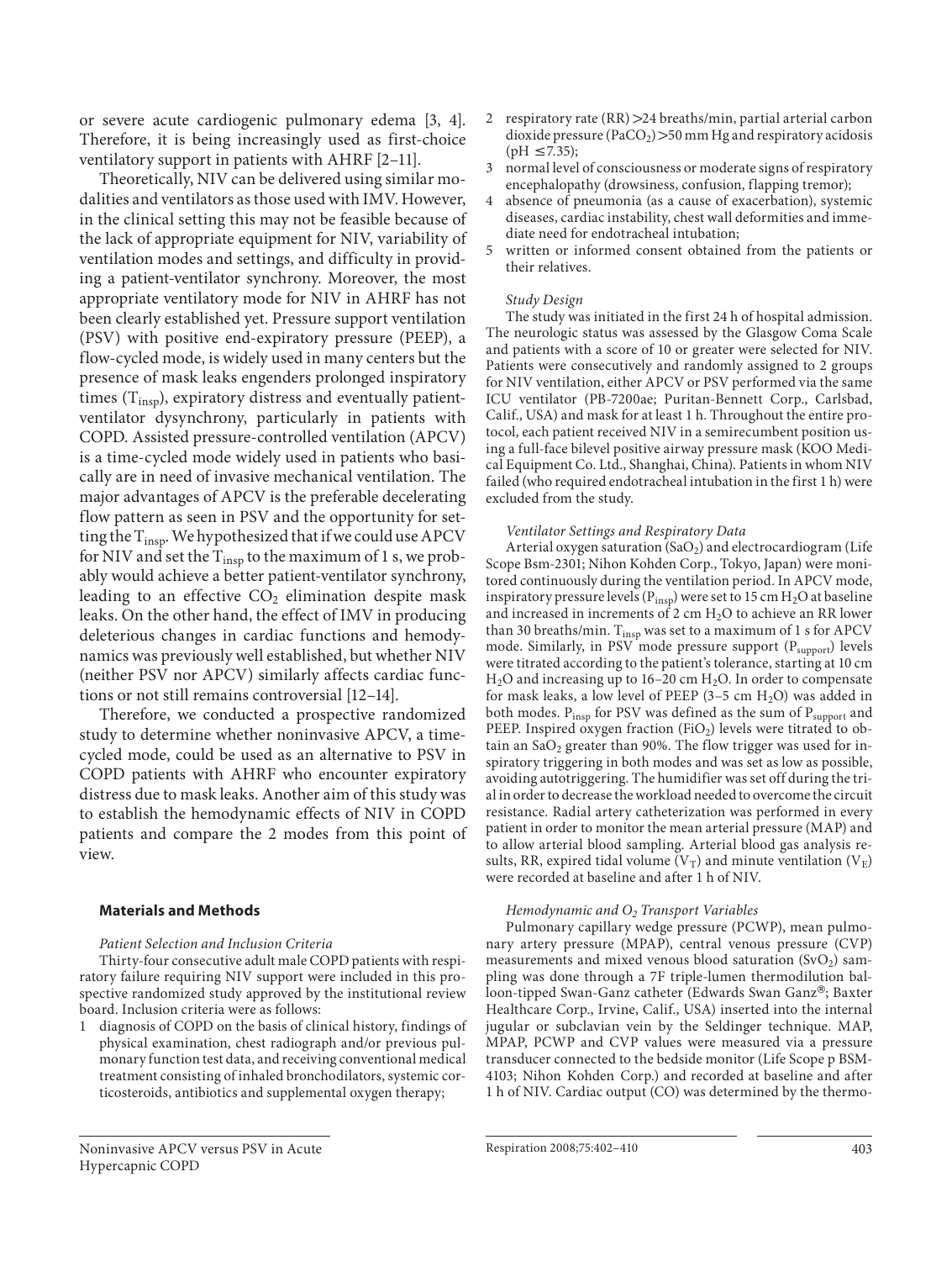dilution technique as described before [15]. Three consecutive measurements were performed and mean values were recorded. Cardiac index  $[CI = CO(l/min)/BSA(m<sup>2</sup>)]$ , systemic vascular resistance index  $[SVRI = 80 \times (MAP - CVP)/CI]$ , pulmonary vascular resistance index  $[PVRI = 80 \times (MPAP - PCWP)/CI]$ , arterial oxygen content  $\left[CaO_2 = (0.0138 \times Hgb \times SaO_2) + 0.0031 \times \right]$ partial arterial oxygen pressure  $(PaO<sub>2</sub>)$ , venous oxygen content  $[CvO_2 = (0.0138 \times Hgb \times SvO_2) + 0.0031 \times PvO_2]$ , oxygen delivery index  $(DO_2I = CaO_2 \times CO \times 10)$  and oxygen consumption index  $[VO_2I = (C_{(a-v)}O_2 \times CI \times 10)]$  values were recorded from the digital readout of a cardiac output monitor (Explorer; Baxter Edwards Critical Care, Irvine, Calif., USA) which establishes the calculations by using the standard formulas defined above.

#### *Statistical Analysis*

 A software package (SPSS) was used for statistical analysis. Comparisons with baseline values within each group were done by the Wilcoxon signed-ranks test. The 2 NIV modes were compared with each other in terms of the changes in respiratory and hemodynamic variables (the amounts of increase or decrease in each group after the implementation of NIV) by the Mann-Whitney U test. A value of  $p < 0.05$  was accepted as the level of statistical significance.

#### **Results**

 Of the 34 patients included in the study, 7 patients were not evaluated because they could not tolerate NIV and were intubated orotracheally for IMV support. From those who failed, 2 from the PSV group and 1 from the PCV group showed claustrophobic symptoms and refused to use the mask. These patients underwent IMV support because of severe respiratory acidosis. The other 4 patients (2 each from the APCV and PSV groups) showed worsening hemodynamic and respiratory status (severe hypotension, arrhythmia, ineffective triggering and severe hypoxemia) and were intubated during the first hour of NIV. Demographic data of the remaining 27 patients and the mean pressures needed to achieve the target RR are shown in table 1. At baseline, there were no

**Table 1.** General clinical and demographic baseline data

|                          | <b>APCV</b><br>$(n = 14)$ | <b>PSV</b><br>$(n = 13)$ | p         |
|--------------------------|---------------------------|--------------------------|-----------|
| Age, years               | $61 \pm 4$                | $63 \pm 5$               | <b>NS</b> |
| $FEV1$ , 1               | 0.91(33)                  | 0.89(30)                 | <b>NS</b> |
| FEV <sub>1</sub> /FVC, % | 43                        | 41                       | <b>NS</b> |
| $P_{insp}$ , cm $H_2O$   | $18.3 \pm 2.6$            | $18.9 \pm 2.2$           | <b>NS</b> |
| PEEP, cm $H2O$           | $4 \pm 1$                 | $4 \pm 1$                | <b>NS</b> |

Figures in parentheses are percent predicted.  $FEV_1 = Forced$ expiratory volume at 1 s;  $FEV<sub>1</sub>/FVC = forced \nexpiatory \nvolume$ at 1 s/forced vital capacity ratio.

|                                          | <b>APCV</b><br>$(n = 14)$ | <b>PSV</b><br>$(n = 13)$ | p    |
|------------------------------------------|---------------------------|--------------------------|------|
| pН                                       | $7.29(7.17 - 7.34)$       | $7.32(7.27 - 7.33)$      | 0.44 |
| $PaCO2$ , mm Hg                          | $85(61-114)$              | $72(65-99)$              | 0.14 |
| PaO <sub>2</sub> /FiO <sub>2</sub>       | $228(139-315)$            | 208 (189-236)            | 0.31 |
| SaO <sub>2</sub> , %                     | $86(74-98)$               | $85(72-94)$              | 0.35 |
| $SvO2$ , %                               | $71(33-83)$               | $69(59-79)$              | 0.56 |
| CO, l/min                                | $6.8(4.6-9.5)$            | $6.3(5.1-8.9)$           | 0.77 |
| $CI, \frac{1}{\min/m^2}$                 | $4(2.7-5.5)$              | $3.5(2.8-5.1)$           | 0.70 |
| MAP, mm Hg                               | $87(71-110)$              | $91(71-105)$             | 0.53 |
| MPAP, mm Hg                              | $38(24-60)$               | $31(21-50)$              | 0.38 |
| PCWP, mm Hg                              | $12(5-17)$                | $11.5(7-16)$             | 0.56 |
| CVP, mm Hg                               | $10(7-16)$                | $9.5(6-16)$              | 0.80 |
| SVI ml/m <sup>2</sup> /beat              | $36(20-69)$               | $45(31-50)$              | 0.56 |
| SVRI, $dyn.s/cm5/m2$                     | $1,527$ (1,196–2,633)     | $1,884(1,075-2,337)$     | 0.38 |
| PVRI, $dyn.s/cm5/m2$                     | 432 (219-869)             | 414 (256-577)            | 0.56 |
| $CaO2$ , ml/dl                           | $17(10-21)$               | $16(9-25)$               | 0.56 |
| $CvO2$ , ml/dl                           | $14(6-19)$                | $13(8-17)$               | 0.92 |
| $DO2I$ , ml/min/m <sup>2</sup>           | 660 (336–872)             | 594 (394-855)            | 0.44 |
| VO <sub>2</sub> I, ml/min/m <sup>2</sup> | $127(39-426)$             | $101(7-245)$             | 0.44 |

Values are expressed as medians with ranges in parentheses. SVI = Stroke volume index.

> Kirakli /Cerci /Ucar /Erer /Bodur / Bilaceroglu /Ozkan

**Table 2.** Respiratory and hemodynamic baseline data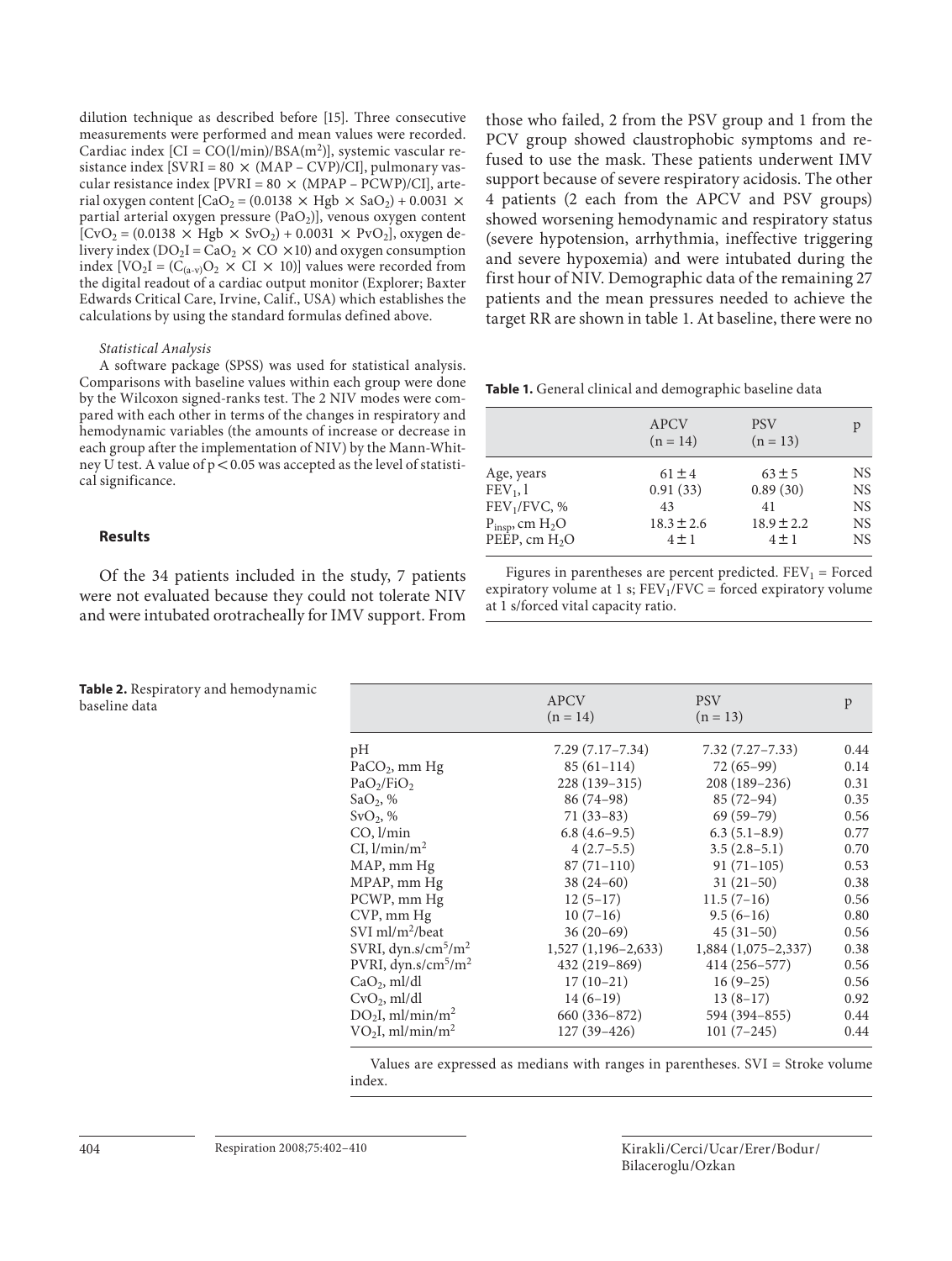**Table 3.** Respiratory parameters at baseline and after NIV

|                 | APCV            | APCV               | <b>PSV</b>      | <b>PSV</b>         |
|-----------------|-----------------|--------------------|-----------------|--------------------|
|                 | baseline        | after NIV          | baseline        | after NIV          |
| $V_F$ , $l/min$ | $9.3(7.3-10.5)$ | $11.6(9.7-14.1)^*$ | $9.7(7.8-11.4)$ | $11.7(9.4-14)^{+}$ |
| RR, breaths/min | $30(26-35)$     | $23(17-27)^{*}$    | $31(27-38)$     | $25(19-30)^+$      |
| $V_T$ , ml      | $318(278-363)$  | $547(411-670)$ *   | $321(281-383)$  | $511(389-641)^+$   |

Values are expressed as medians with ranges in parentheses. \*  $p < 0.05$  compared with APCV baseline;  $p < 0.05$  compared with PSV baseline.

#### **Table 4.** Median changes in the respiratory and hemodynamic variables after 1 h of NIV

|                                          | <b>APCV</b><br>$(n = 14)$      | <b>PSV</b><br>$(n = 13)$       | p    |
|------------------------------------------|--------------------------------|--------------------------------|------|
| pН                                       | $0.07(0.29 \text{ to } -0.01)$ | $0.02$ (0.17 to $-0.03$ )      | 0.53 |
| $PaCO2$ , mm Hg                          | $-13.2$ ( $-2$ to $-46$ )      | $-4.5$ (12 to $-18$ )          | 0.12 |
| PaO <sub>2</sub> /FiO <sub>2</sub>       | 38 $(77 to -29)$               | 10 $(133 \text{ to } -48)$     | 0.77 |
| SaO <sub>2</sub> , %                     | $4(22 \text{ to } -5)$         | $10(25 \text{ to } -4)$        | 0.31 |
| CO, l/min                                | $-1.31$ (0.17 to $-4.19$ )     | $-1.47$ ( $-0.83$ to $-2.86$ ) | 0.84 |
| $CI, \frac{1}{\min/m^2}$                 | $-0.82$ (0.1 to $-2.3$ )       | $-0.87$ ( $-0.4$ to $-1.7$ )   | 0.92 |
| SvO <sub>2</sub> , %                     | $-2(16 \text{ to } -33)$       | $-0.5(11 \text{ to } -11)$     | 0.96 |
| MAP, mm Hg                               | $0(3 to -14)$                  | $-4.5(16 \text{ to } -19)$     | 0.62 |
| PCWP, mm Hg                              | $6(7 \text{ to } -7)$          | $1(7 to -10)$                  | 0.56 |
| MPAP, mm Hg                              | $-1(6 to -10)$                 | $1(9 to -7)$                   | 0.33 |
| $CVP$ , mm $Hg$                          | $2(4 to -3)$                   | $3(7 \text{ to } -3)$          | 0.11 |
| SVI, ml/m <sup>2</sup> /beat             | $-8.6$ (0.9 to $-19.3$ )       | $-5.6$ ( $-2$ to $-17.4$ )     | 0.87 |
| SVRI, $dyn.s/cm5/m2$                     | $314 (2,167 \text{ to } -265)$ | 300 (616 to $-102$ )           | 0.71 |
| PVRI, $dyn.s/cm5/m2$                     | $96(240 \text{ to } -110)$     | 139 (379 to -29)               | 0.31 |
| $CaO2$ , ml/dl                           | $0.87$ (5.6 to $-0.8$ )        | 2.1 $(4.4 \text{ to } 0.7)$    | 0.26 |
| $CvO2$ , ml/dl                           | $0.59(7.41 \text{ to } -7.6)$  | $-0.46$ (3.3 to 1.54)          | 0.56 |
| $DO2I$ , ml/min/m <sup>2</sup>           | $-67$ (165 to $-281$ )         | $-49$ (21 to $-196$ )          | 0.56 |
| VO <sub>2</sub> I, ml/min/m <sup>2</sup> | $38(144 \text{ to } -147)$     | $32(135 \text{ to } -51)$      | 0.56 |

Data are calculated by the extraction of pre-NIV values from post-NIV values and are expressed as medians with ranges in parentheses. SVI = Stroke volume index.

significant differences between the APCV and PSV groups regarding the respiratory, hemodynamic and  $O_2$ transport variables (table 2).

## *Respiratory Variables*

 When compared with baseline, NIV provided a significant decrease in RR and increase in  $V_T$  and  $V_E$  (p < 0.05) within each group (table 3), but these changes (median changes after NIV) did not differ between the 2 groups. There were significant improvements in pH and PaCO<sub>2</sub> values in the APCV group ( $p < 0.05$  and  $p < 0.01$ , respectively; fig. 1). The improvements in  $SaO<sub>2</sub>$  were also significant within each group when compared with baseline ( $p < 0.05$ ) but showed no difference between PSV and APCV (table 4). We also observed an improvement in the  $PaO<sub>2</sub>/FiO<sub>2</sub>$  ratio in both groups, but this was not statistically significant when compared with baseline values; the improvement rates did not differ between the 2 groups (fig. 1; table 4).

# *Hemodynamic and O<sub>2</sub> Transport Variables*

 NIV resulted in significant falls in the CO, CI and stroke volume index (SVI) levels within each group compared with the baseline values ( $p < 0.05$ ; fig. 2). The amounts of decrease were similar when the 2 modes were compared with each other (table 4). These alterations in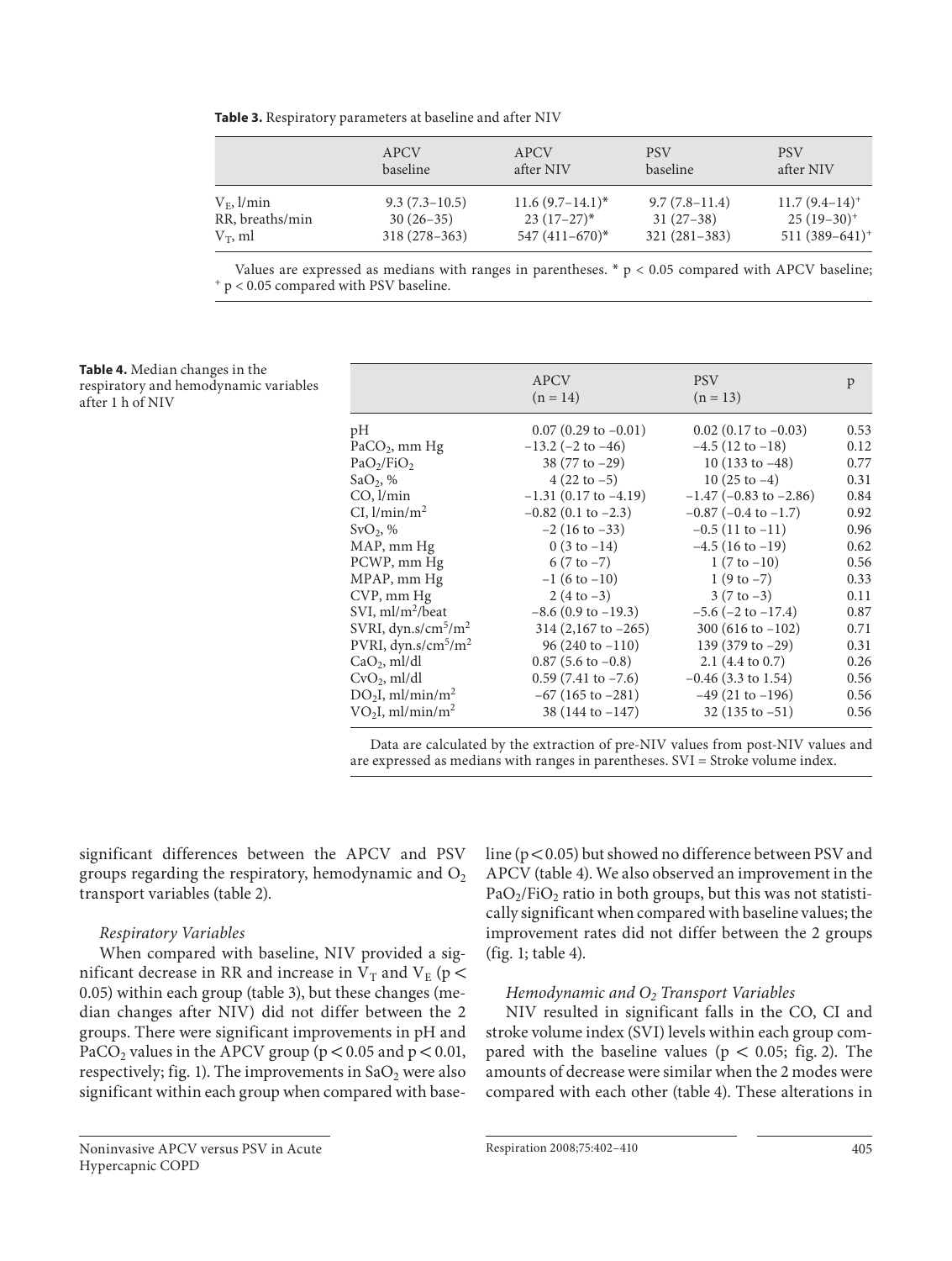

 **Fig. 1.** Box plots of the respiratory parameters at baseline and after 1 h of NIV for each mode. The line in the middle of the box indicates the median, the upper and lower end of the box indicate the upper and lower quartile, and the upper and lower end of the error bar indicate the maximum and minimum. NS = Not significant.

cardiac functions did not lead to any significant change in systemic arterial pressures. In the PSV group, both CVP and SVRI levels increased significantly compared to baseline, while in the APCV group only SVRI levels did so ( $p < 0.05$ ; fig. 2). CaO<sub>2</sub> also increased after 1 h of NIV in both groups when compared with the baseline levels ( $p < 0.05$ ), but these data were comparable between the 2 groups (fig. 2; table 4).

## **Discussion**

 This prospective randomized study suggests that the time-cycled APCV mode can be as effective and safe as PSV in eliminating  $CO<sub>2</sub>$  and improving pH with comparable cardiac side effects in COPD patients with expiratory distress.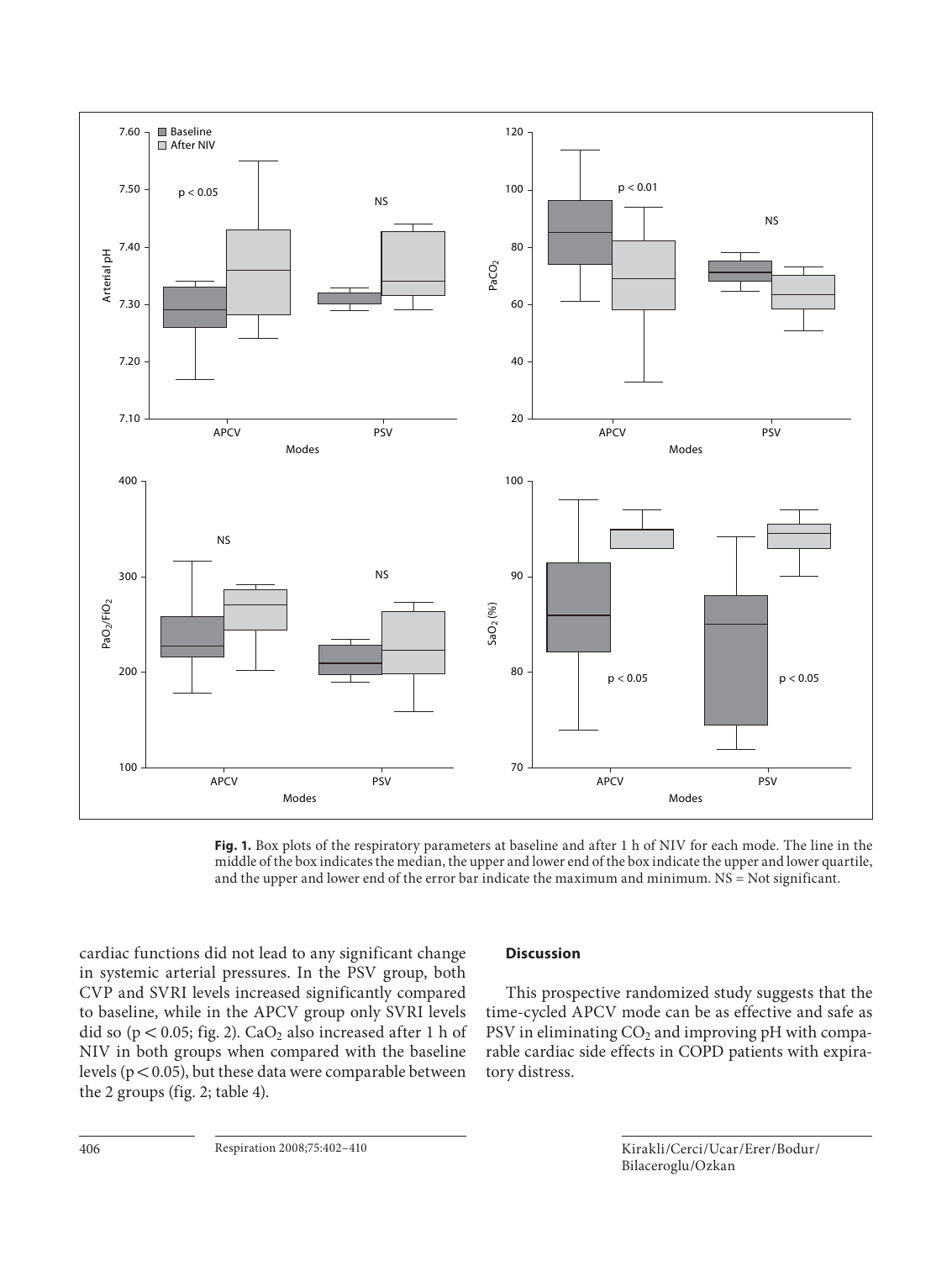

Fig. 2. Box plots of the hemodynamic and O<sub>2</sub> transport parameters at baseline and after 1 h of NIV for each mode. The line in the middle of the box indicates the median, the upper and lower end of the box indicate the upper and lower quartile, and the upper and lower end of the error bar indicate the maximum and minimum.

 In the literature, there are few prospective randomized studies comparing the ventilation modes used for NIV. Vitacca et al. [16] performed the first prospective randomized trial that compared the clinical usefulness of both PSV and assisted volume-controlled ventilation in 29 patients, and reported no significant clinical difference in terms of the success rate between the 2 NIV modes. However, a better patient compliance with fewer side effects was found in PSV than in assisted volumecontrolled ventilation. In another study, Girault et al. [17] compared the respiratory physiological effects and comfort with assisted volume-controlled ventilation and PSV performed via nasal mask in AHRF. They reported that both ventilation modes provided respiratory muscle rest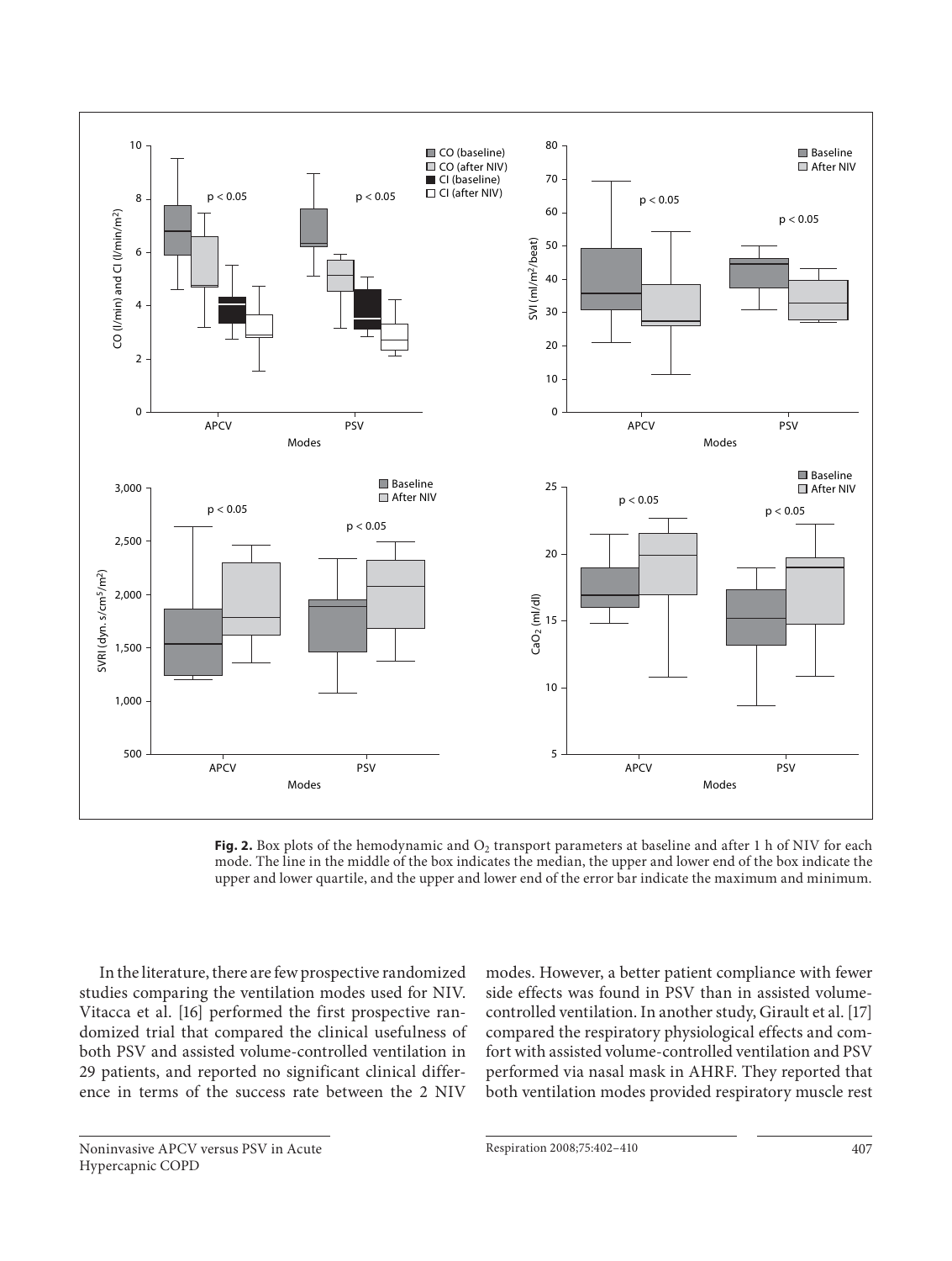and similarly improved breathing pattern and gas exchange. They also observed that the inspiratory effort was lower during assisted volume-controlled ventilation than during PSV but patients, interestingly, felt more comfortable with PSV. The common finding of these 2 studies was the better tolerance with PSV owing to the lower peak pressures occurring in the mask. These findings suggest that COPD patients can presumably tolerate pressure-targeted modes much better than volume-targeted modes.

 The underlying physiological mechanisms by which NIV provides an improvement in arterial blood gases and pH levels are still not well established. Diaz et al. [13] performed the only clinical trial investigating the short-term effects of NIV on pulmonary gas exchange and hemodynamics in COPD patients with AHRF. They concluded that the improvements in  $PaCO<sub>2</sub>$  and  $PaO<sub>2</sub>$  levels after 15 and 30 min of NIV were found to be associated with the increase in overall alveolar ventilation (resulting from decrease in RR and increase in  $V_T$ ). Moreover, the authors also concluded that the total gas exchange capacity of the lungs remained unchanged since NIV did not result in recruitment of nonventilated or poorly ventilated alveoli. Thus, implementation of high pressure-support levels in order to provide alveolar recruitment was not useful as a short-term procedure, at least for this group of patients [13]. All of this available information suggests that the most important goal of NIV is to improve the respiratory pattern by increasing the alveolar ventilation and  $V_E$  [18].

 In PSV, after the patient triggers the inspiration, the ventilator provides a gas flow according to the preset pressure and then cycles into expiration when the inspiratory flow decays below 25% of the initial peak flow or to an absolute flow of 5 liters/min as in the ventilator we used for this study. Most ventilators have a backup means of terminating the inspiratory phase such as an overpressure of 1.5 cm  $H_2O$ , or if the total  $T_{insp}$  exceeds 3 s or 80% of 1 breathe cycle [19]. In addition to  $T_{insp}$ , RR, inspiratory flow,  $V_T$  and  $V_E$  are also determined by the patient. One specific problem in the implementation of NIV with PSV mode is the difficulty in terminating the inspiratory phase in case of leaks occurring in the mask. This problem causes a prolonged  $T_{insp}$ , leading to a difficulty in cycling into expiration, to auto-PEEP and eventually to patient-ventilator dysynchrony. APCV, a time-cycled mode, gives the opportunity to set the  $T_{insp}$  so that each breath can last equally. Consequently, when  $T_{insp}$  is set to a duration of about 1 s, a better patient-ventilator synchrony can be achieved especially in hypercapnic COPD patients who are in need of high inspiratory flow rates due to expiratory distress.

 In accordance with the results of several studies published previously  $[2-12, 16, 17]$ , we observed significant improvements in breathing patterns after NIV. These improvements were probably due to the reduction in RR and increase in  $V_T$  which led to an enhancement in alveolar ventilation and  $V_E$  as reported in the study by Diaz et al. [13]. The median increase in  $V_E$  was 2.3 liters in the APCV group and 2 liters in the PSV group, showing no statistically significant difference. Both the APCV and PSV groups showed similar improvements in pH and  $PaCO<sub>2</sub>$  levels. The significance observed within the APCV group might be due to the greater number of patients with higher  $PaCO<sub>2</sub>$  levels, who can have a greater response to therapy. Another possibility may be the easier cycling into the expiratory phase, avoiding auto-PEEP and providing better patient-ventilator synchrony in APCV, since the increases in  $V<sub>E</sub>$  were comparable in both groups. In PSV mode, we observed severe prolonged  $T_{insp}$  up to 3 s and backup termination of the inspiratory phase leading to expiratory distress, especially when mask leaks occurred.

 Hemodynamic effects of positive pressure ventilation performed either with a mask or through an endotracheal tube can vary according to the fluid status and cardiac functions of the patient [20, 21]. The most important hemodynamic alteration seen in patients with normal cardiac functions is the fall in cardiac output in relation with the decrease in ventricular preload and venous return. Nevertheless, NIV is generally tolerated much better than IMV, owing to lower inflation pressures. There are also some data supporting the beneficial effects of NIV in COPD patients with mild arrhythmias [22] . All in all, every mechanical ventilation procedure must be performed very carefully, especially in patients with hemodynamic instability or accompanying cardiac disease. In a randomized controlled trial in patients with acute cardiogenic pulmonary edema, after the implementation of bilevel ventilation, Summers et al. [14] reported an increased risk of myocardial infarction due to early systemic hypotension. Diaz et al. [13] have also confirmed that NIV causes a significant decrease in CO without a change in  $\text{SvO}_2$  in COPD patients with acute respiratory failure. The negative effect of the decrease in CO on  $\text{SvO}_2$ is probably compensated by the increase in the total ventilation/perfusion ratio of the lungs [21] .

 We similarly observed significant decreases in CO, CI and SVI without any significant change in  $\text{SvO}_2$  levels. There were no significant differences in the decrease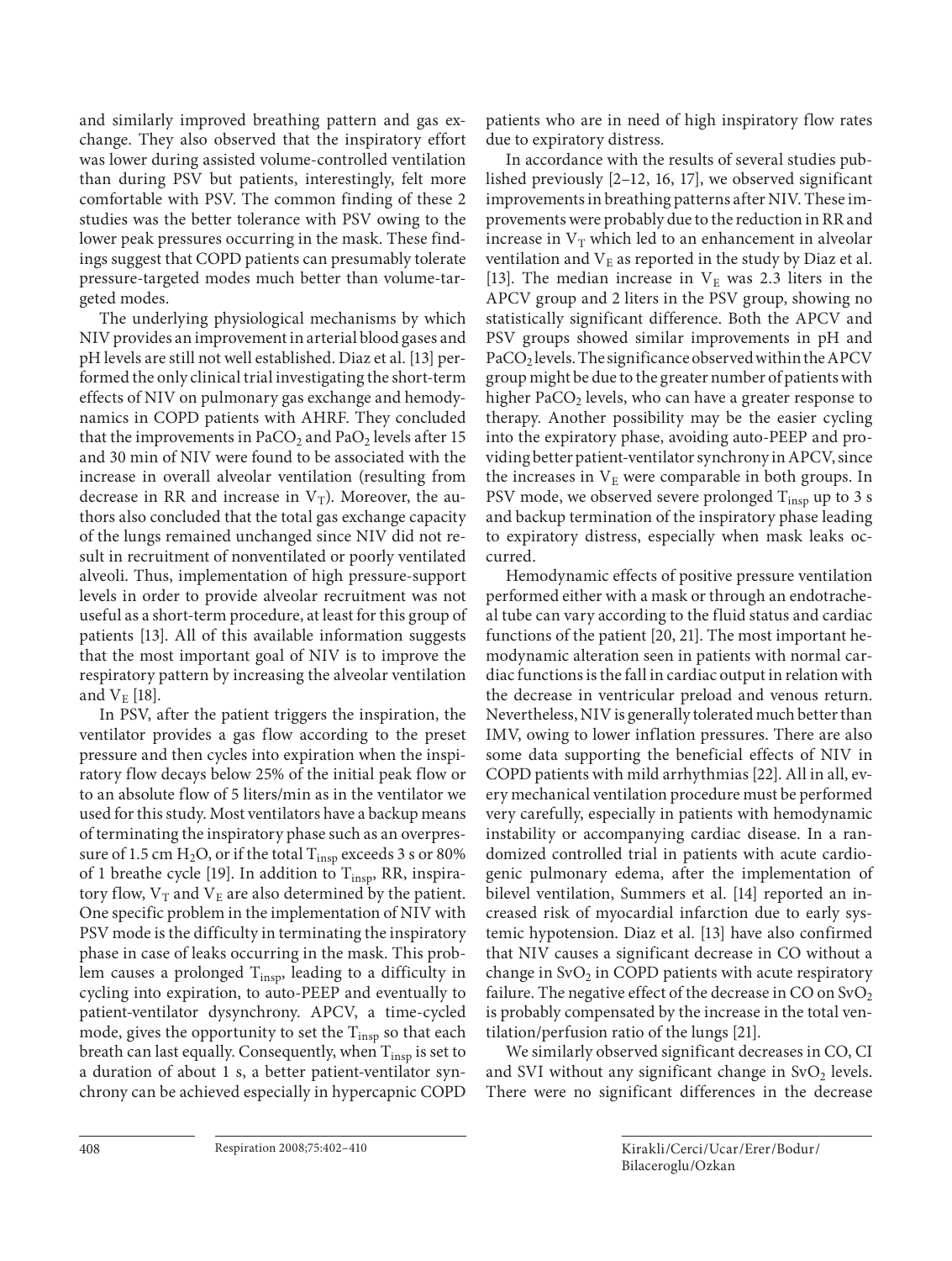rates of these variables when APCV and PSV groups were compared with each other. These findings were probably related to not only the decrease in venous return but also the decrease in oxygen consumption and work of breathing, because the patients enrolled in the study did not have any primary cardiac pathology. Since the changes in MAP and CVP were not as evident as the fall in CO, the increase in SVRI can also be assumed to be a direct result of the significant fall in CO and CI.

NIV resulted in a significant increase in  $SaO<sub>2</sub>$  in both the APCV and PSV groups. The  $PaO<sub>2</sub>/FiO<sub>2</sub>$  ratio also increased, but this change was not significant. The increase in CaO<sub>2</sub> was possibly due to the augmentation of SaO<sub>2</sub>, regardless of the unchanged hemoglobin values of the patients.

 To our knowledge, there are no published clinical or physiological data concerning the specific effects of NIV on oxygen delivery and consumption. Only Diaz et al. [13] reported a significant decrease in oxygen delivery after 15 and 30 min of NIV in COPD patients with AHRF. Our results also showed a moderate but insignificant decrease in oxygen delivery after NIV. The effect of positive pressure ventilation on oxygen delivery is expected to be an increase due to the increase in the  $CaO<sub>2</sub>$ . However, since oxygen delivery is also dependent on CO, this decrease may be explained by the significant fall in CO and CI after NIV.

 There are some limitations and weaknesses in our study that are worth noting. APCV seems to be more effective than PSV in some patient groups in terms of eliminating  $CO<sub>2</sub>$ , but we do not have any specific data available to support this assumption. Although baseline PaCO<sub>2</sub> and pH levels were not significantly different between the 2 groups, there were more hypercapnic patients in the APCV group that might have had a greater response to therapy. Moreover, due to technical limitations we did not have the chance to monitor the  $T_{insp}$  for each patient in PSV and leak volumes for either mode or any better indices of energy expenditure and respiratory muscle activity (such as esophageal pressure, the pressure time product, work of breathing or diaphragmatic electromyogram). Also, some of the statistical data could probably be more informative if the sample size of our study was bigger. Further studies in patients with more similar  $PaCO<sub>2</sub>$  and pH values are needed to clarify these hypotheses and obtain useful clinical indications about the choice of ventilation modality.

 From our results, it can be concluded that APCV can be an alternative mode to PSV in COPD patients who are in need of NIV due to AHRF. Patients who require higher inspiratory flow rates might cycle into expiration more easily and manage a more effective  $CO<sub>2</sub>$  elimination under APCV in the case of mask leaks, since it is a timecycled mode. Moreover, its hemodynamic side effects do not differ considerably from those of PSV, although it is an assisted controlled mode of ventilation. Larger randomized prospective trials are needed to establish the short- and long-term effects and advantages of the noninvasive APCV mode in acute hypercapnic COPD patients.

#### **References**

- 1 Pingleton SK: Complications of acute respiratory failure. Am Rev Respir Dis 1988; 137: 1463–1493.
- 2 Brochard L, Mancebo J, Wysocki M, Lofaso F, Conti G, Rauss A, Simonneau G, Benito S, Gasparetto A, Lemaire F, Isabey D, Harf A: Noninvasive ventilation for acute exacerbations of chronic obstructive pulmonary disease. N Engl J Med 1995; 333: 817–822.
- 3 Peter JV, Moran JL, Phillips-Hughes J, Warn D: Noninvasive ventilation in acute respiratory failure: a meta-analysis update. Crit Care Med 2002;30:555-562.
- 4 Valipour A, Cozzarini W, Burghuber OC: Non-invasive pressure support ventilation in patients with respiratory failure due to severe acute cardiogenic pulmonary edema. Respiration 2004; 71: 144–151.
- 5 Brochard L, Isabey D, Piquet J, Amaro P, Mancebo J, Messadi AA, Brun-Buisson C, Rauss A, Lemaire F, Harf A: Reversal of acute exacerbations of chronic obstructive lung disease by inspiratory assistance with a face mask. N Engl J Med 1990; 323: 1523–1530.
- 6 Meduri GU, Abou Shala N, Fox RC, Jones CB, Leeper KV, Wunderink RG: Face mask mechanical ventilation in patients with acute hypercapnic respiratory failure. Chest 1991; 100: 445–454.
- 7 Meduri GU, Conoscenti CC, Menashe P, Nair S: Face mask ventilation in patients with acute respiratory failure. Chest 1989;95: 865–870.
- 8 Kramer N, Meyer TJ, Meharg J, Cece RD, Hill NS: Randomized prospective trial of positive pressure ventilation in acute respiratory failure. Am J Respir Crit Care Med 1995; 151: 1799–1806.
- 9 Bott J, Carroll MP, Conway JH, Keilty SE, Ward EM, Brown AM, Paul EA, Elliott MW, Godfrey RC, Wedzicha JA, Moxham J: Randomized controlled trial of nasal ventilation in acute ventilatory failure due to chronic obstructive airways disease. Lancet 1993; 341: 1555–1557.
- 10 Fernández R, Blanch L, Valles J, Baigorri F, Artigas A: Pressure support ventilation via face mask in acute respiratory failure in hypercapnic COPD patients. Intensive Care Med 1993;19:456-461.
- 11 Meduri GU, Turner RE, Abou Shala N, Wunderink R, Tolley E: Positive pressure ventilation via face mask: first-line intervention in patients with acute hypercapnic and hypoxemic respiratory failure. Chest 1996; 109: 179–193.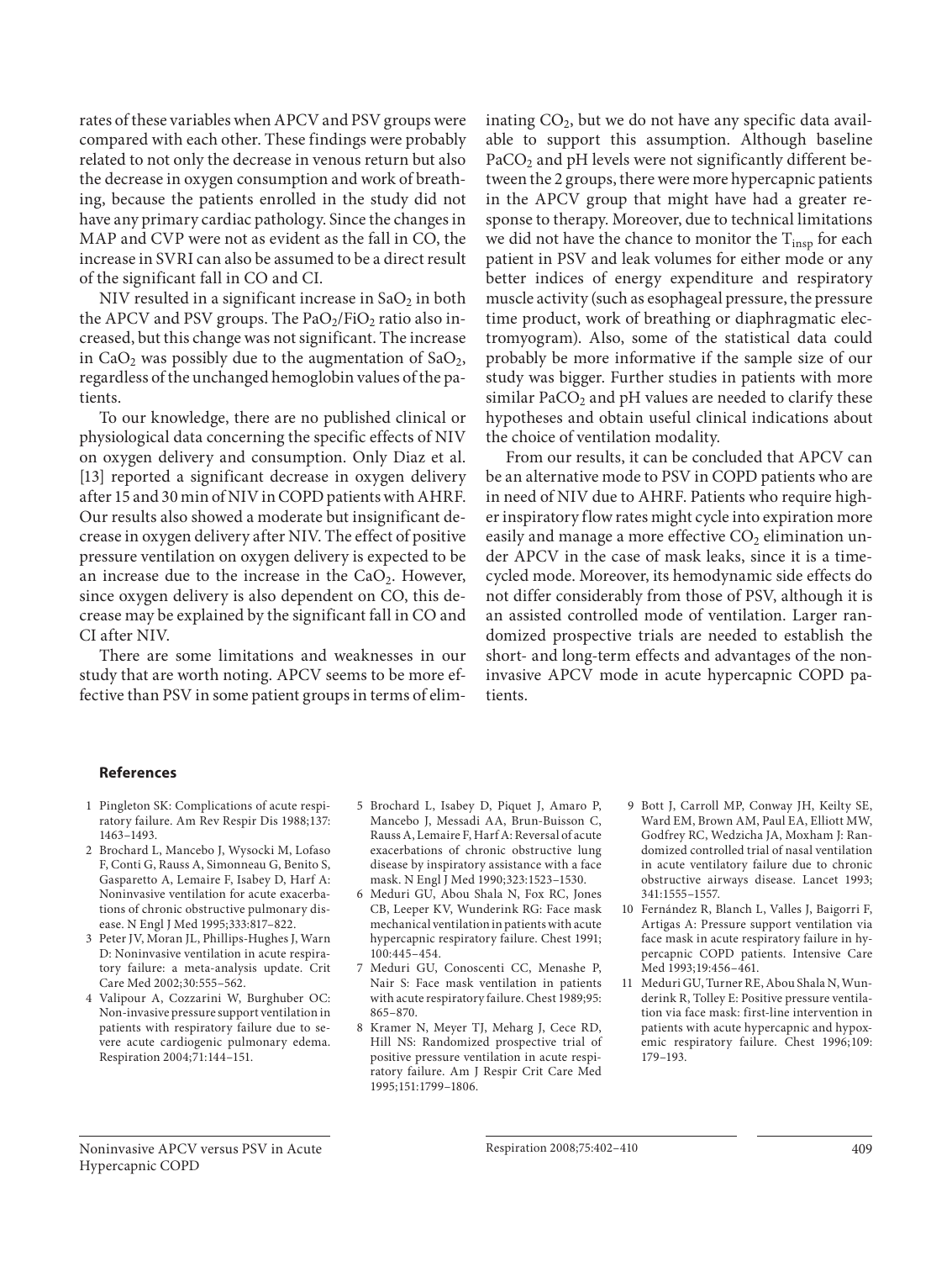- 12 Summers RL, Patch J, Kolb JC: Effect of initiation of bi-level positive airway pressure on hemodynamic stability. Eur J Emerg Med  $2002:9:37-41.$
- 13 Diaz O, Iglesia R, Ferrer M, Zavala E, Santos C, Wagner PD, Roca J, Rodriguez Roisin R: Effects of noninvasive ventilation on pulmonary gas exchange and hemodynamics during acute hypercapnic exacerbations of chronic obstructive pulmonary disease. Am J Respir Crit Care Med 1997; 156: 1840– 1845.
- 14 Mehta S, Jay GD, Woolard RH, Hipona RA, Connolly EM, Cimini DM, Drinkwine JH, Hill NS: Randomized prospective trial of bilevel versus continuous positive airway pressure in acute pulmonary edema. Crit Care Med 1997;25:620-628.
- 15 Voyce SC, McCaffree DR: Pulmonary artery catheters; in Irwin RS, Rippe JM, Curley FJ, Heard SO (eds): Procedures and Techniques in Intensive Care Medicine, ed 3. Philadelphia, Lippincott Williams and Wilkins, 2003, pp 45–67.
- 16 Vitacca M, Rubini F, Foglio K, Scalvani S, Nava S, Ambrosino N: Modalities of positive pressure ventilation improve the outcome of acute exacerbations in COLD patients. Intensive Care Med 1993;19:450-455.
- 17 Girault C, Richard JC, Chevron V, Tamion F, Pasquis P, Leroy J, Bonmarchand G: Comparative physiologic effects of assist-control and pressure support ventilation in acute hypercapnic respiratory failure. Chest 1997; 111: 1639–1648.
- 18 Rossi A, Appendini L, Roca J: Physiological aspects of noninvasive positive pressure ventilation; in Rossi A (ed): Noninvasive Mechanical Ventilation. Eur Respir Mon. Sheffield, European Respiratory Society Journals, 2001, pp 1–10.
- 19 Yamada Y, Du H-L: Effects of different pressure support termination on patient-ventilator synchrony. Respir Care 1998; 43: 1048– 1057.
- 20 Baratz DM, Westbrook PR, Shah PK, Mohsenifar Z: Effect of nasal continuous positive airway pressure on cardiac output and oxygen delivery in patients with congestive heart failure. Chest 1992; 102: 1397– 1401.
- 21 Permutt S, Wise RA, Brower RG: How changes in pleural and alveolar pressure cause changes in afterload and preload; in Scharf SM, Cassidy SS (eds): Heart-Lung Interactions in Health and Disease. New York, Dekker, 1989, pp 243–250.
- 22 Marvisi M, Brianti M, Marani G, Turrini G, Zambrelli P, Ajolfi C, Delsignore R: Acute antiarrhythmic effects of bi-level positive airway pressure ventilation in patients with acute respiratory failure caused by chronic obstructive pulmonary disease: a randomized clinical trial. Respiration 2004;71:152-158.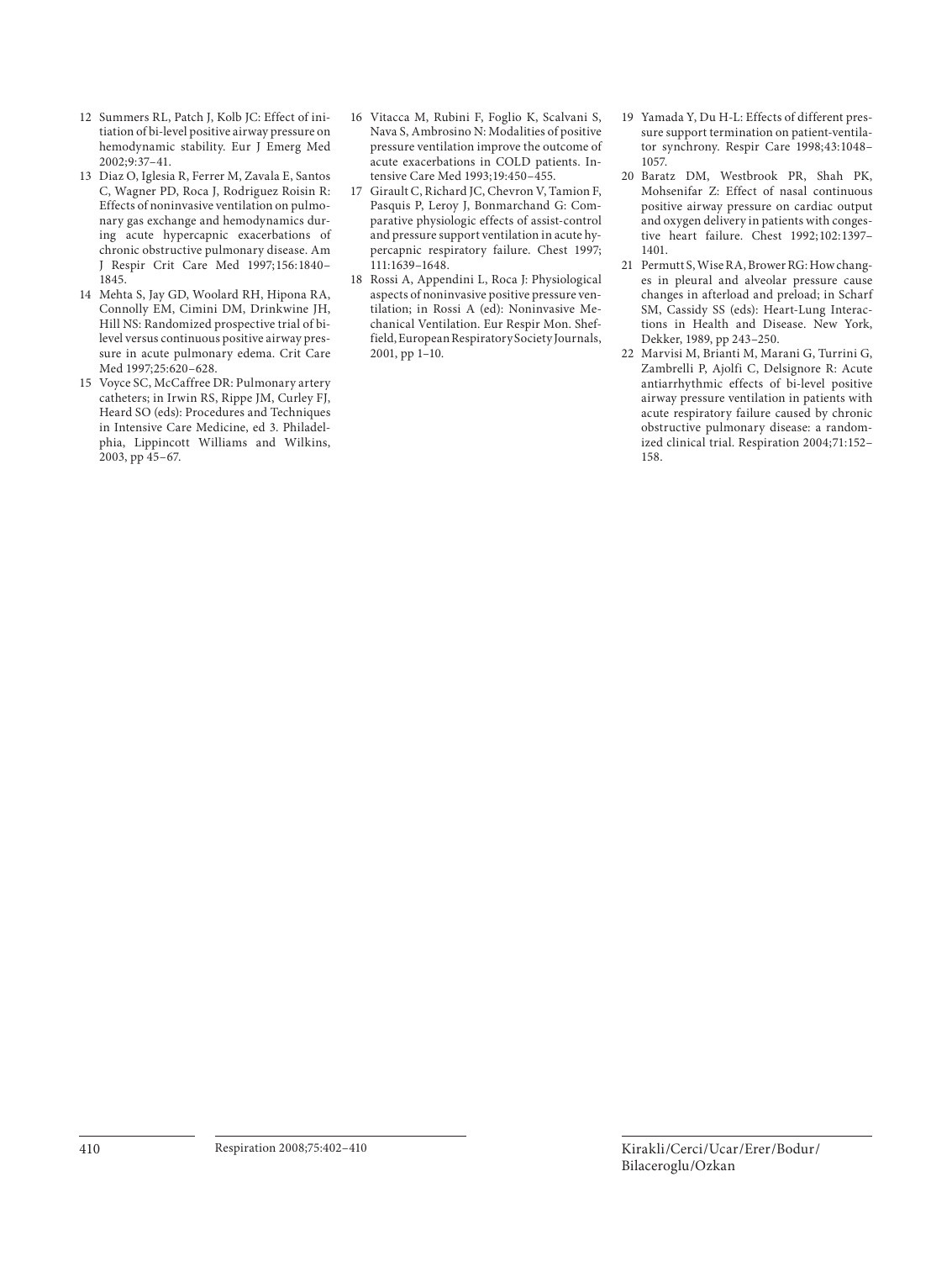Copyright: S. Karger AG, Basel 2008. Reproduced with the permission of S. Karger AG, Basel. Further reproduction or distribution (electronic or otherwise) is prohibited without permission from the copyright holder.